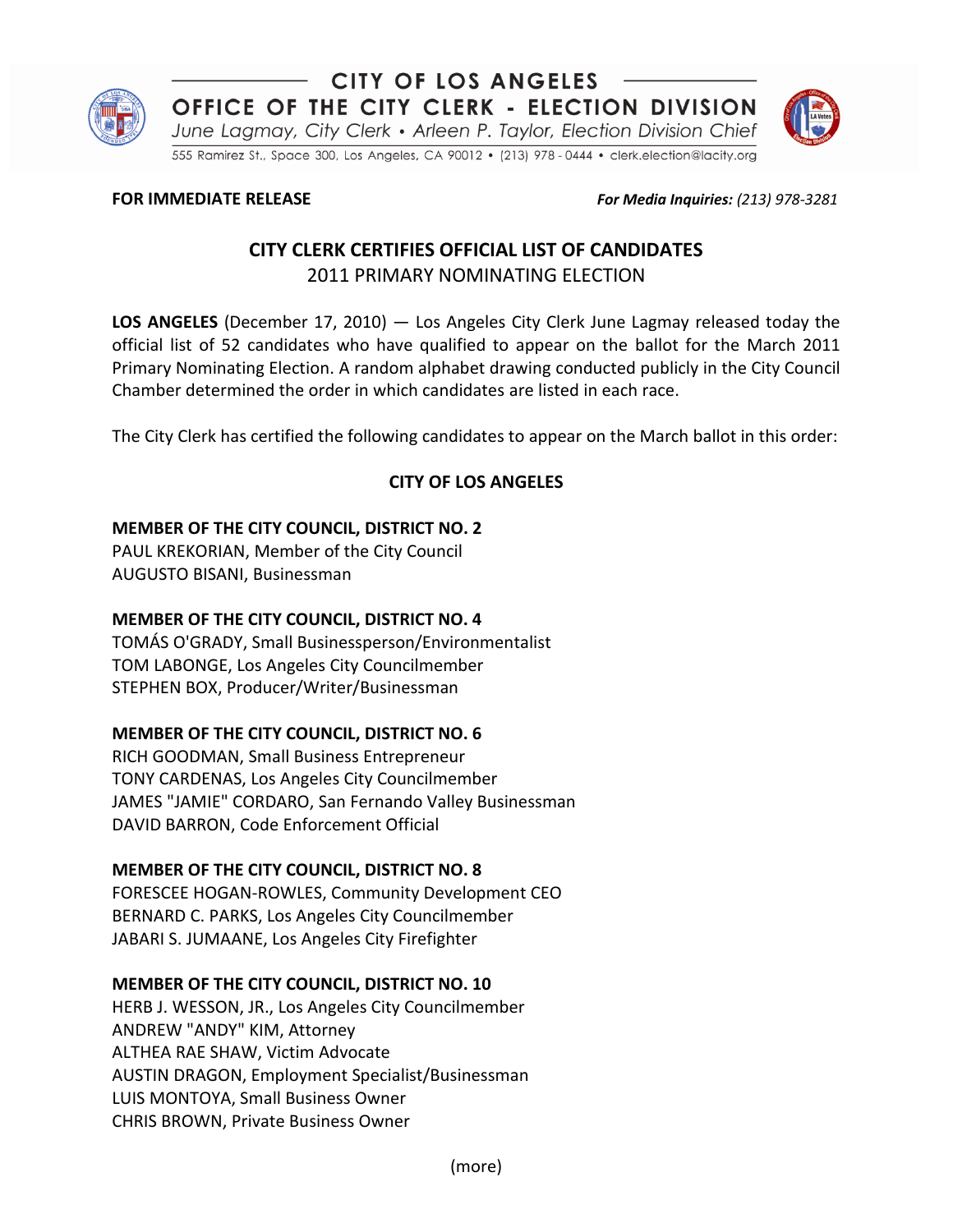#### **MEMBER OF THE CITY COUNCIL, DISTRICT NO. 12**

DINESH "DANNY" LAKHANPAL, Businessperson KELLY M. LORD, JR., Small Business Owner BRAD SMITH, Neighborhood Council Boardmember NAVRAJ "SINGH" SINGH, Businessman/Restaurant Owner ARMINEH CHELEBIAN Boardmember, Neighborhood Council MITCHELL ENGLANDER, Policeman/Councilmember Deputy

#### **MEMBER OF THE CITY COUNCIL, DISTRICT NO. 14**

JOSÉ HUIZAR, Los Angeles City Councilmember RUDY MARTINEZ, Small Business Owner

# **LOS ANGELES UNIFIED SCHOOL DISTRICT**

#### **MEMBER OF THE BOARD OF EDUCATION, DISTRICT NO. 1**

MARGUERITE POINDEXTER LAMOTTE, Educator/School Boardmember ERIC LEE, Civic Community Leader

#### **MEMBER OF THE BOARD OF EDUCATION, DISTRICT NO. 3**

TAMAR GALATZAN, Prosecutor/School Boardmember LOUIS PUGLIESE, Teacher Educator

#### **MEMBER OF THE BOARD OF EDUCATION, DISTRICT NO. 5**

JOHN FERNANDEZ, Retired School Teacher BENNETT KAYSER, Teacher LUIS SÁNCHEZ, Educator/Parent

# **MEMBER OF THE BOARD OF EDUCATION, DISTRICT NO. 7**

ROYE LOVE, Parent Education Activist RICHARD A. VLADOVIC, School Board Member JESÚS M. ESCANDÓN, Public Schools Advocate

# **LOS ANGELES COMMUNITY COLLEGE DISTRICT**

#### **MEMBER OF THE BOARD OF TRUSTEES, SEAT NO. 1**

MONA FIELD, Community College Professor GWEN WALKER, Retired Educator OSWALDO "OZZIE" LOPEZ, Community Center Director DERRICK MIMS, Los Angeles City Workforce Boardmember JOZEF "JOE" THOMAS ESSAVI, Los Angeles County Commissioner

# **MEMBER OF THE BOARD OF TRUSTEES, SEAT NO. 3**

JOYCE BURRELL GARCIA, University Professor STEVEN VERES, Community College Teacher

(more)